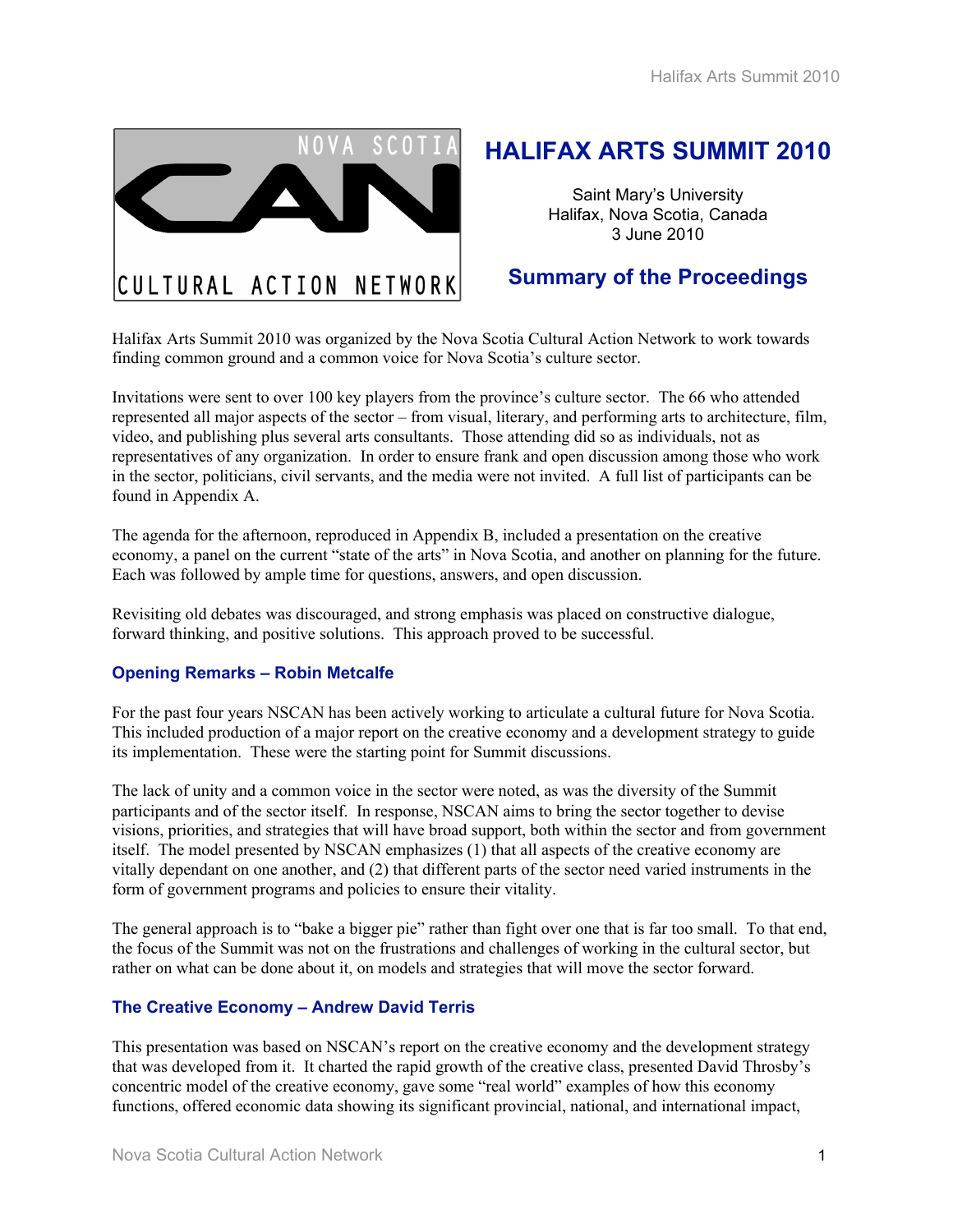and gave multiple reasons why the province should be supportive of it. It also demonstrated the very low level of current provincial investment and suggested benchmarks for future investment. Finally, it offered a detailed development strategy for building the creative economy in Nova Scotia. Specific recommendations included:

- Appointment of Creative Economy Task Force to develop a holistic development strategy.
- Establishment of a Creative Economy Development Agency at arm's-length from government.
- Significantly increasing the per capita funding for culture in Nova Scotia to bring it up to a level commensurate with that of the leading provinces.

## **Discussion of the Creative Economy**

Discussion following the presentation identified a number of key factors in the development of the arts and the creative economy in other provinces:

- A strong collective voice for the arts and culture community.
- Significant public investment by all levels of government.
- Investment in core creation by arm's-length arts councils.
- Ample arts education in the public school system.
- Public awareness of the role of the arts in fostering creativity and innovation.

In general, Nova Scotia was seen to be lacking in all of these areas.

## **Status Report: The Current Situation – Chris Shore, Gregor Ash, Eryn Foster**

There were a number of general themes running through the presentation by this panel:

- The lack of provincial funding is a significant problem. The sector is growing and new groups are emerging. Organizations are being asked to do more with less and end up fighting over resources that were inadequate to begin with.
- Funding issues are not just provincial. All three levels of government are important since funding from any one leverages funding from others and from the private sector.
- Provincial cultural programs are not well developed, partly because there is inadequate cultural policy expertise within government, and partly because there is no clear sense of strategy and direction.
- Many artists are struggling to survive, and this makes it hard for them to realize their full creative potential.
- There is not enough affordable space for creative activities, and that which exists is slowly disappearing.
- The absence of a collective voice for the sector is a serious problem.
- Culture sector leaders are not well recognized or rewarded.
- The public is not sufficiently aware of the importance of the arts in society.

## **Discussion of the Status Report**

The overriding issue raised in this discussion, expressed in many different ways, was the lack of sector unity:

• Disunity is a problem; the sector is fragmented and reactive; there is no unity and no agency to address the big picture.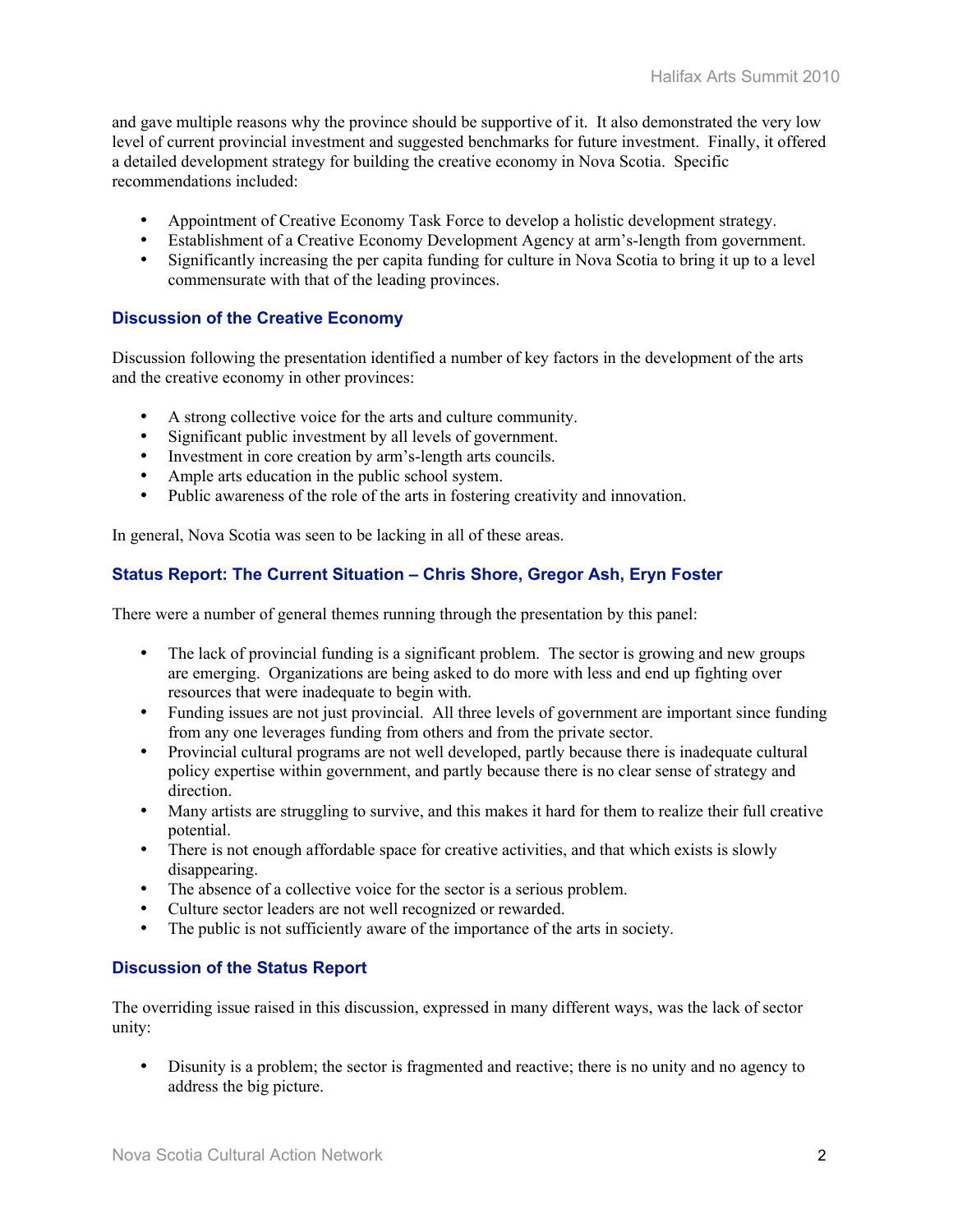- There is no collective provincial voice, no collective Halifax voice, and significant disagreement on who speaks for sector.
- The sector needs to create a united front and a collective voice so it can send a unified message to government.

One participant, a writer and historian, saw the fragmentation of the culture sector as symptomatic of the larger social and economic fragmentation of the province.

Funding levels were also identified as a perennial issue. The sector is growing and the cost of doing creative work is increasing, but public support is not keeping pace. Some felt that the sector is "treading water", while others had grave concerns about its general health.

The absence of comprehensive cultural statistics and inadequate data collection was noted as a serious impediment to development of the creative economy.

There were also questions about the Nova Scotia Arts and Culture Partnership Council. One former member felt that it is flawed, inflexible, and unrepresentative; that there are voices that are not at the table. This individual felt that the old NS Arts Council was more in tune with the sector and more inclusive. A current member agreed that the Partnership Council is not the collective voice of the sector and has serious communication problems but still has an important role to play.

Despite these difficulties, Nova Scotia is seen as a small province with a large creative voice that reaches around the globe.

## **Moving Forward: Planning for the Future – Wendy Lill, Christopher Majka, Barbara Richman**

The members of this panel made several key points on what the sector must do to move ahead:

- The sector needs a unified voice, a broad representative organization, and a strong commitment to finding common ground.
- The sector requires proactive leadership and an arm's-length vision of development.
- The sector has to think big and re-envision its relationship to government. We want our ideas heard, and we expect government to listen. Sector organizations have to actively advocate on the sector's behalf.
- We should have much higher expectations of the NDP government. We should insist that they actively support the sector and honour their commitment to increase funding and re-establish an arm's-length arts council.
- Some form of arm's-length agency (not necessarily an arts council) and additional funding are essential for creative development. The arts council debate weighs us down. We should focus on a few new ideas.
- Planning, communication, and adequate resources are important for building a dynamic creative ecology.
- The sector should look globally at sources of funding all levels of government, foundations, and private sector – and analyze how to gain broader access.
- The distribution of resources must be more equitable.
- It's important to improve the condition of artists and expand arts education.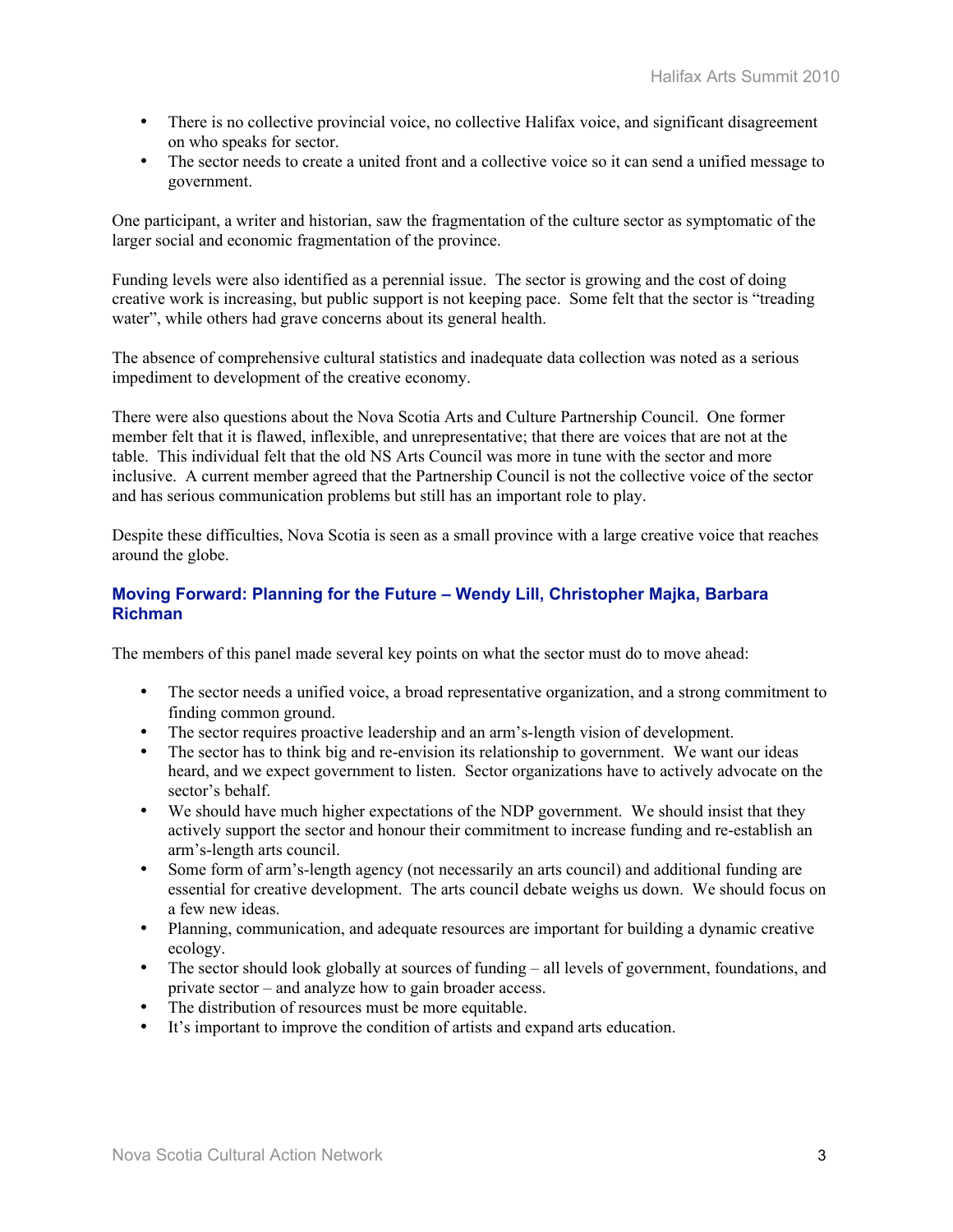Questions were also raised regarding the upcoming culture sector consultation. Summit participants were advised not to simply accept whatever questions were asked by the consultants. This led to the point that the sector needs a proactive consultative body and a consultation process that the sector actually leads.

## **Discussion of Moving Forward**

The response to the remarks of the Moving Forward panel fell into several categories.

### Overarching Goals and Principles

- Nova Scotia has to foster creativity and innovation and build the green/creative economy of the future.
- Art is a social good, inherent to developing identity. Citizens have a right to culture, and broad public access to it is important. The arts are about quality of life and are not separate from the broader community.
- Leading a creative life is a fundamental right. We have to celebrate our cultural ecology, and we have to foster the conditions to create excellence.
- Sector unity is a top priority; we have to move into the future with a unified position. We need a united front and a multi-sector approach that includes health, rural development, etc.
- Any sustainable arts endeavor must be arm's length, fully articulated, inspiring, and responsive. It has to have integrity and vision.

### Sector Planning

- Nova Scotia needs a post-industrial vision and strategy.
- Long term planning is vitally important; the sector needs a coherent and visionary plan.
- The sector has to determine its own future; that's where the expertise lies. It has to organize itself, devise creative solutions, and develop focused strategies.
- The sector needs an arts council, good policy makers, and strong advocates.
- We have to bring government and the sector together. It may require an external eye to help devise a solution to the current impasse.
- There should be an expert sector panel to advise government.

## Creative Economy

- Core creation has to be fully integrated with the other layers of Throsby's concentric model of the creative economy. However, funding the creative core has to be the first priority, and external resources have to be directed there. The creative core is the ultimate source of the ideas that drive the cultural and creative industries, and they will be creatively and economically impoverished if the core is not well supported.
- Creators represent a significant portion of the population and generate significant wealth.
- Investment in the culture sector has definable benefits for all sectors of Nova Scotia.<br>• Enhanced arts education is fundamental for the future development of the creative ec
- Enhanced arts education is fundamental for the future development of the creative economy.

#### Nova Scotia Cultural Action Network

- NSCAN has done excellent research on the creative economy.
- The creative economy report and strategy lay a strong foundation for future development.

#### Government Consultation with the Sector

- The upcoming consultation should be "bottom-up" process. The sector should provide the framework and should not be directed by an externally imposed one.
- The consultation will be an opportunity to forge a collective voice. We have to develop a unified voice that delivers a coherent message.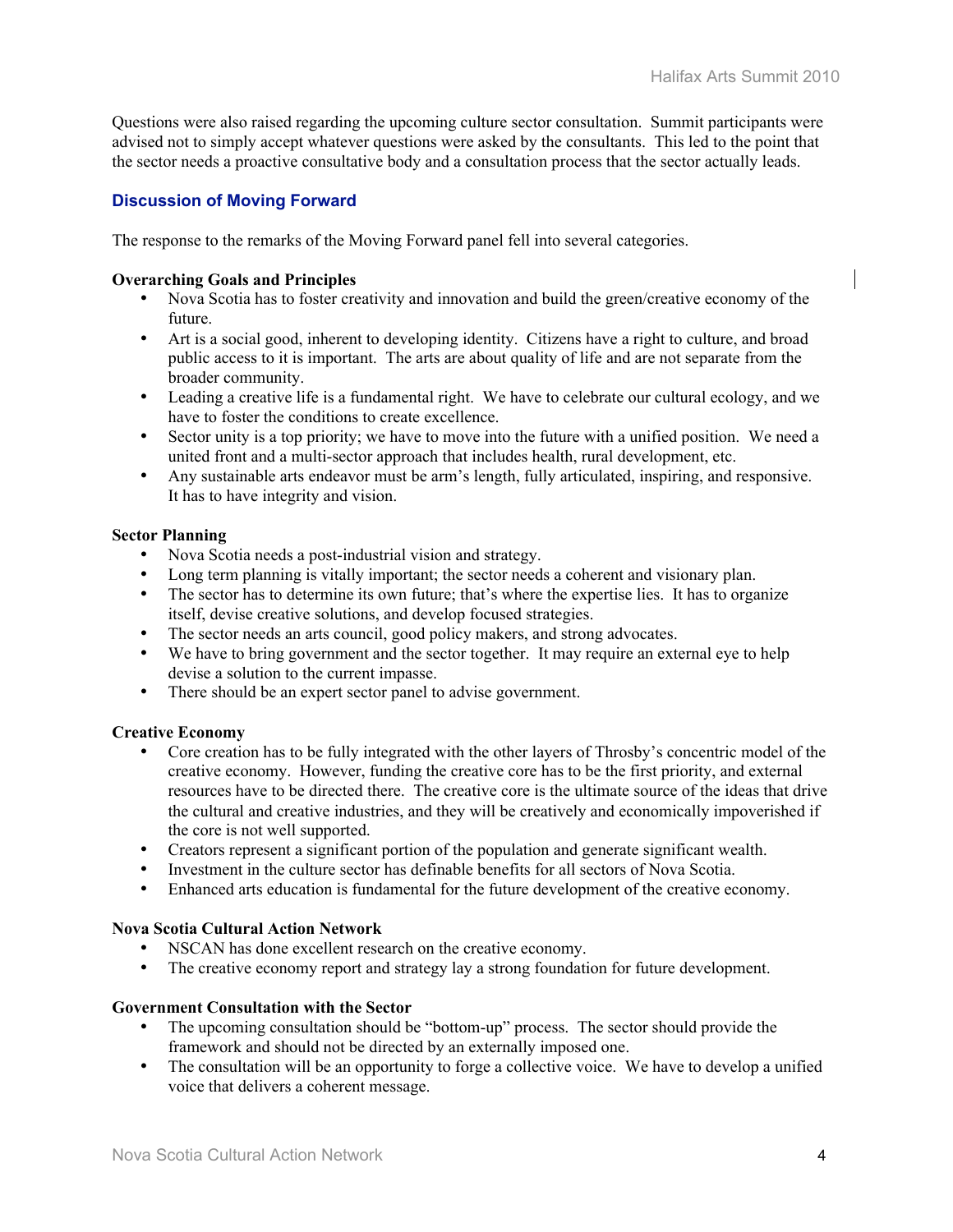• The sector should strategize about the upcoming consultation process. It should be about values and not just about more money.

## Provincial Arts Council

- An arm's-length arts council is important for sector development. It works for large portions of the sector, but it isn't meant to address all parts. It cannot be everything to everyone, but it does have an essential role as part of larger strategic vision.
- There is not universal support for an arts council, but there would be broad support if it is properly funded.
- The terms of reference and the legislation for the original NS Arts Council were excellent and should be reviewed.
- In developing programs, the first priority should be to fund the creator.

### Status of the Artist

- Nova Scotia must address the socioeconomic status of artists. Artists are not volunteers and should be paid for their work.
- We have to look to senior members of the arts community for their expertise, shared knowledge, and values. We have to see them as senior members of the larger community.

### Cultural Statistics

- Data collection is essential for economic development.
- There should be consistency of data collection across federal, provincial, and municipal jurisdictions. All three levels must participate in data collection.
- Data should be available on an annual basis and as soon as possible after collection.
- We need to emphasize the social value of the arts and find ways to measure that value.

#### Advocacy

- Thinking by the sector has been too small. We have to start thinking big, outside the box, and push enterprising new ideas. We have to develop a vision that is inclusive with overarching structures so that government can understand and evaluate what is wanted.
- We have to educate the public because public opinion has a strong influence.
- We have to frame the issues in language that speaks to what people care about. We need simple, powerful models to explain the sector to government and the public.
- We have to look at the overall creative ecology. There is too much focus on charts, graphs and a bureaucratic approach. We have to infuse our message with the language and passion of the arts.
- We have to get out there, be more provocative and colorful, and bring the fire and imagination of artists to the community. Our arguments have to be presented in a creative way, demonstrating the creativity of the community.
- We have to promote an atmosphere that recognizes that the creative impulse is expressed through the arts.
- We need a strategy to communicate Nova Scotia's varied and excellent cultural ecology.
- We need to establish a representative task force to speak for the sector. We need some form of sectoral "communications committee".
- We have to bring onboard the entire caucus and government, not just one or two ministers.
- We should employ the media to press government to act on our strategy proposals.

Questions were raised about artists always having to justify their work in economic terms since the arts are also extremely important for a host of social, cultural, intellectual, and spiritual reasons. The arts are also about celebration, and several participants indicated that they are pursuing this aspect.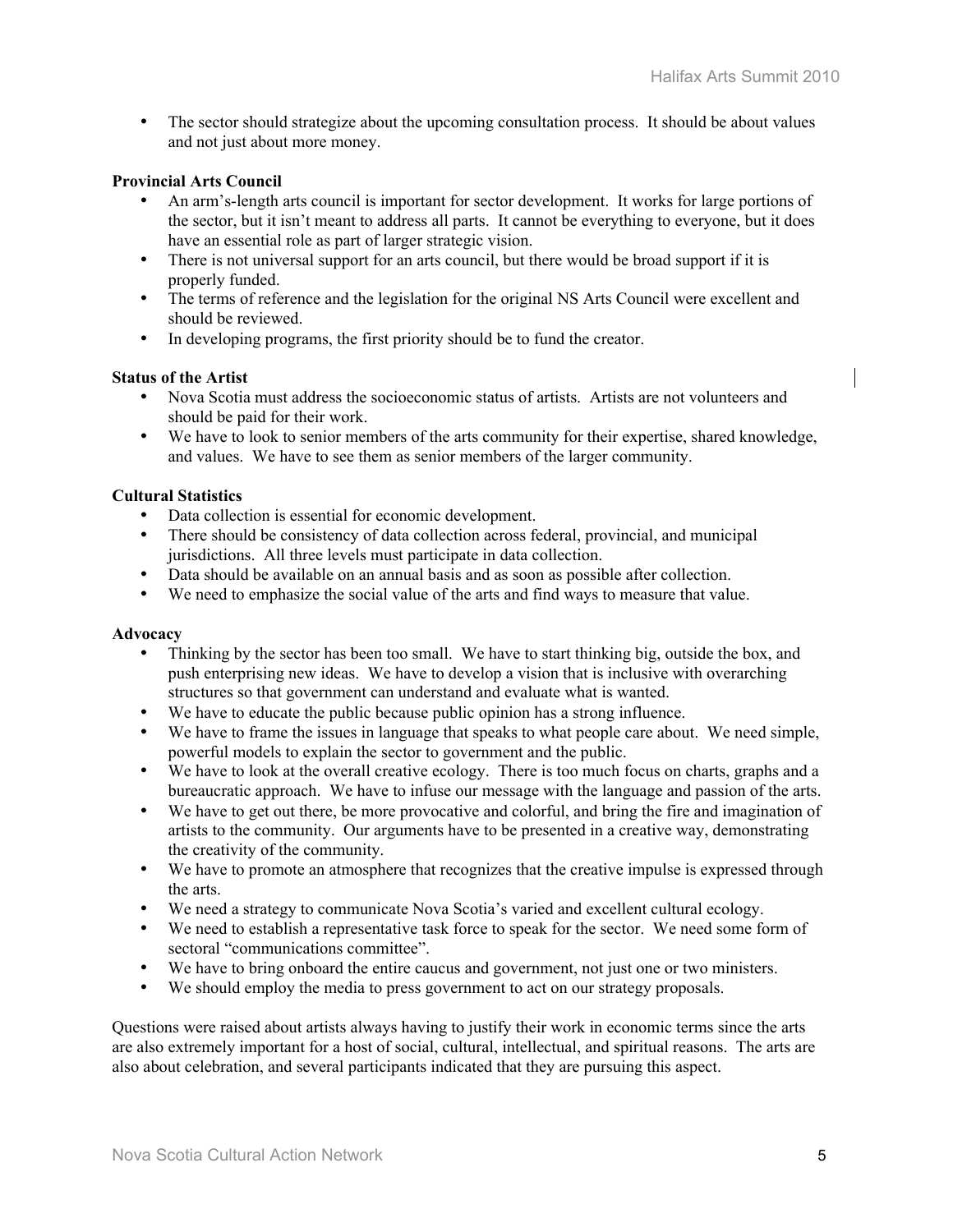## **Summit Summary**

While unanimity is often elusive, there seemed to be consensus on a number of important points:

- Vision and Voice The lack of a collective vision and a unified voice for the sector were clearly the most pressing issues at the Summit. Without these, the sector will find it difficult to move forward in an effective manner, and addressing them should constitute an immediate priority for the sector.
- Creative Economy The creative economy concept and the associated concentric model were well received as an analytic approach for future development. However, there was also a strong feeling that support for the arts should not be justified on economic grounds alone since they have social, cultural, intellectual, and spiritual benefits that are just as important as their economic ones.
- Funding The low level of provincial investment in the culture sector is a chronic problem that was widely acknowledged at the Summit. While it was felt that investment across the sector should be more equitable, funding for the creative core should be a priority. The sector should also take a global approach and look beyond the province to other levels of government, foundations, the private sector, etc.
- Arm's Length There was general support for an expansion of the arm's-length relationship between government and the sector. Some felt it should take the form of an arts council, while others thought that new agencies are called for.
- Advocacy There were many suggestions and recommendations regarding advocacy. This is clearly something that the sector sees as an important priority for future development.
- Data There is a growing appreciation of the need for reliable, timely, comprehensive cultural statistics, especially if economic development is an important priority.

## **Next Steps**

The immediate priority, from which all else follows, is the creation of a forum that can start to develop a common vision and voice for the province's culture sector.

In the short term, this could take the form of a sector driven task force comprised of various sector stakeholders. Its role would be to advise the provincial government on the development of a permanent sector council which would be broadly constituted and mandated to address all issues affecting the health and vitality of the sector, including government policy, programs, and priorities. In effect, it would become the democratically constituted voice of the Nova Scotia's culture sector.

The sector must also work to ensure that the upcoming provincial consultation actually addresses the needs of the sector. Attempts should be made to develop a unified message to present to government. The sector should also monitor the process to ensure that appropriate questions are asked and the answers are fairly recorded and represented.

Based on the offerings of some participants at the Summit, there may also be opportunities for the sector to get together on an informal basis to continue the momentum developed during the Arts Summit's discussions.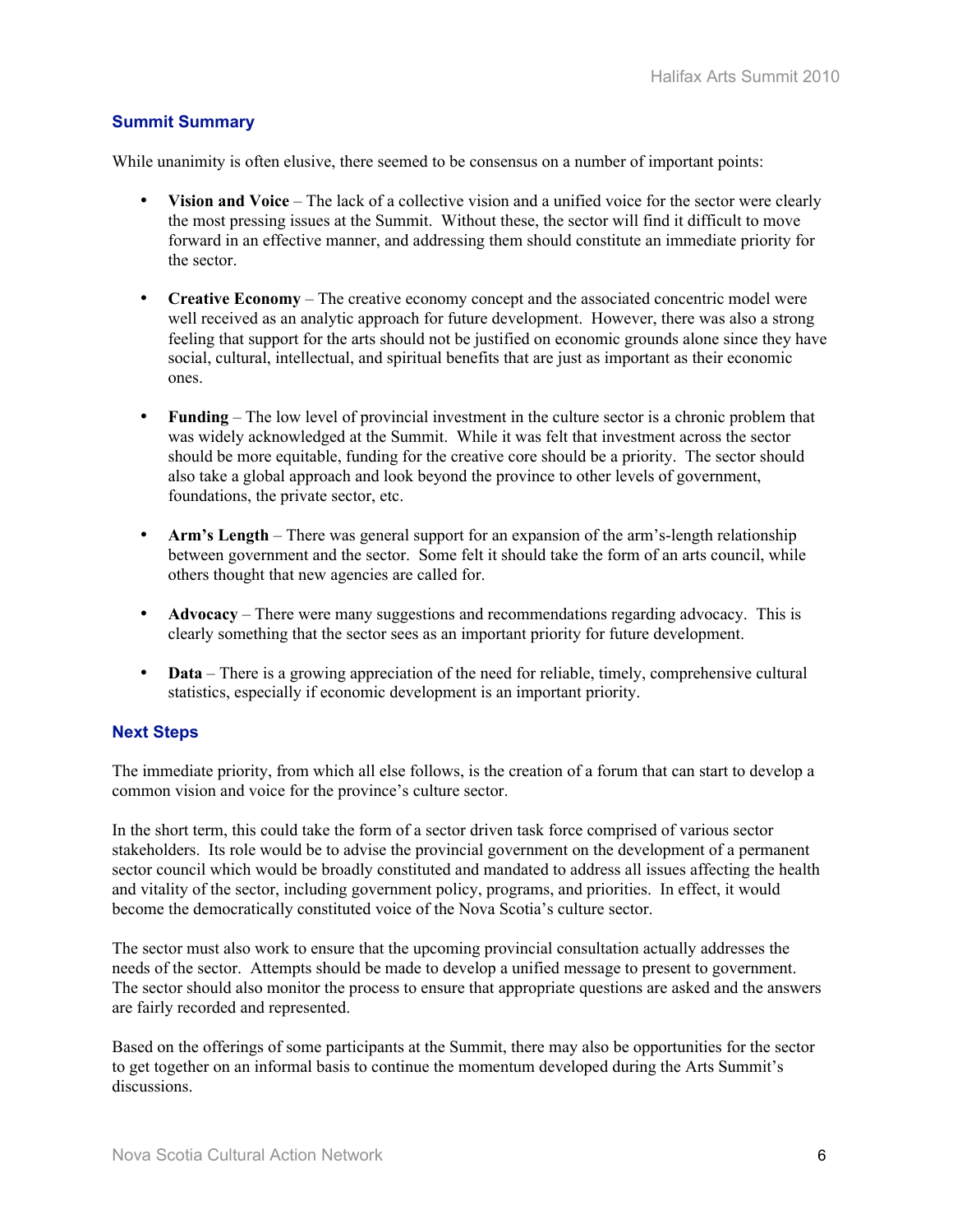#### **APPENDIX A**

#### List of Participants

#### Architecture Peter Henry

#### **Consulting**

Andrea Arbic Leah Hamilton Janet Larkman Tim Leary Keith McPhail Barbara Richman Andrew Terris

#### Dance

Paul Caskey Lisa Cochrane Susan Cook Gay Hauser Sheilagh Hunt Dianne Milligan

#### Film

Gregor Ash Alan Collins John Houston Chuck Lapp Geoff Le Boutillier Neal Livingston Teresa MacInnes Kent Nason Jasmine Oore Chris Spencer-Lowe

## Museums

Anita Price

#### Music

Ronald Bourgeois Barbara Butler Paul Cram Shelley Fashan Lulu Healy Steven Naylor Sageev Oore

Publishing Peggy Walt

#### Theatre

Erick Bickerdike Claudia Buckley Susan Leblanc-Crawford David Overton Andrea Ritchie Chris Shore Mary Vingoe

#### Video

Brendan Dunlop Siobhan Wiggans

#### Visual Arts

Katie Belcher Wallace Brannen Briony Carros Rachael Collier Peter Dykhuis Eryn Foster Sue Gibson Garvey Linda Hutchison Daniel Joyce Garry Kennedy James MacSwain Sarah Maloney Michael McCormack Robin Metcalfe Susan Tooke

#### Writing

Sandra Barry Silver Donald Cameron Wendy Lill Christopher Majka John Reid Hillary Titley Margo Wheaton